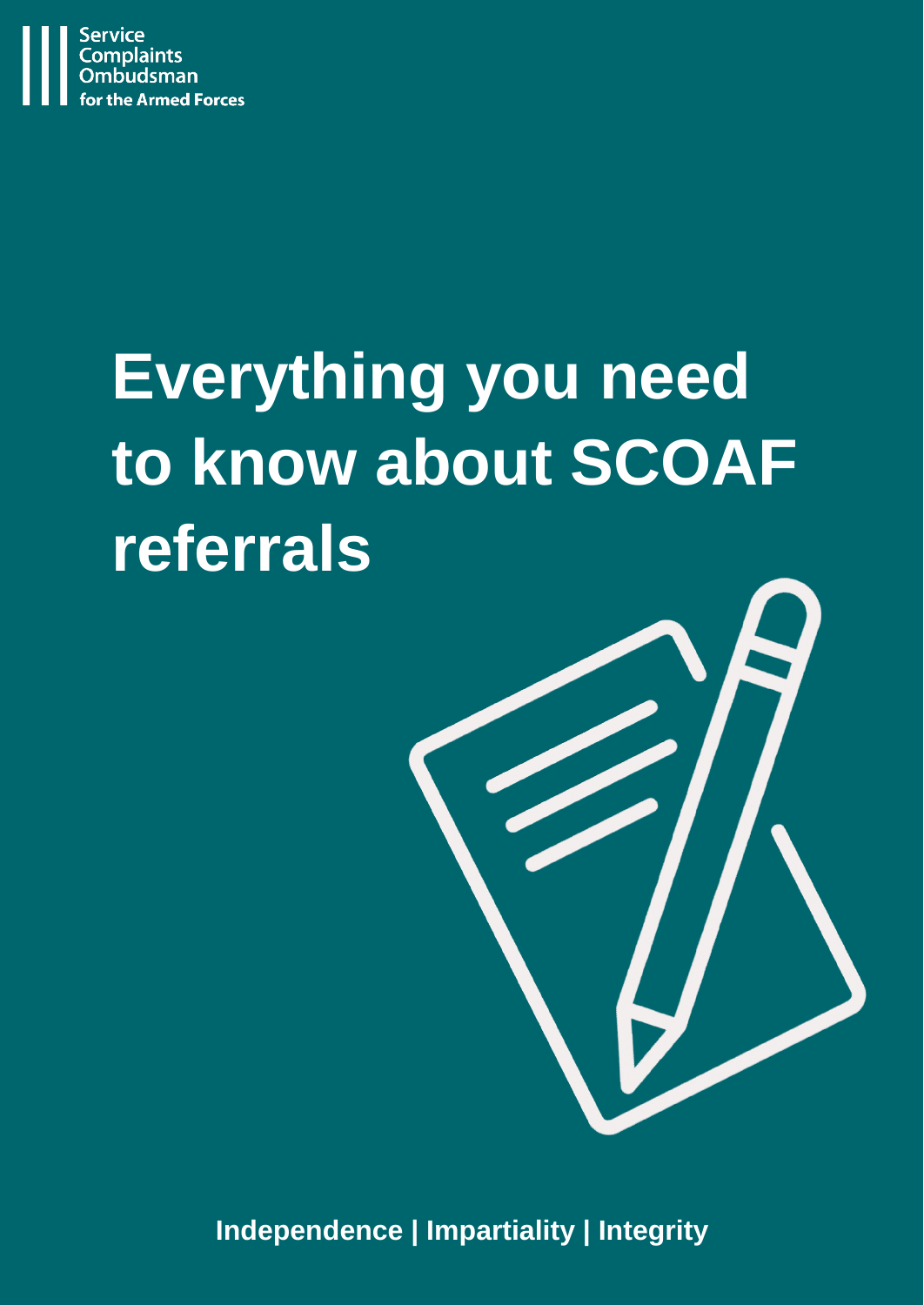# **Everything you need to know about referrals**

**This pamphlet explains everything you need to know about the Ombudsman's referrals process.** 



## **What is a referral?**

A referral is a letter from SCOAF that says you wish to make a Service Complaint. This will usually be sent to your chain of command or former chain of command if you are no longer serving.

 A referral is not a formal Service Complaint. The purpose of a referral is to help you access the complaints system if you do not know who to submit your complaint to, or you don't want to approach your chain of command directly. If you still want to make a formal complaint following a referral, you will need to submit it in writing to the person who receives your referral.



#### **How long do I have to ask for a referral?**

 You can ask the Ombudsman to refer a matter at any time. The time limit to make a Service Complaint is usually 3 months from the date of the alleged wrong (or the date you discovered you were wronged). If you are coming close to that time we recommend you submit your complaint in writing (signed and dated) to your chain of command without delay. If you make a complaint directly to your chain of command the Ombudsman won't then be able to make a referral as there is nothing to refer.

 complaint will be accepted for investigation as a formal Service Complaint. A referral does not "stop the clock" on the time limits for making a Service Complaint. If the Ombudsman makes a referral, it does not indicate that your

**Please note**: The Ombudsman cannot make referrals about issues that happened before 1 January 2008. This is because a Service person can only make a Service Complaint if the matter they are complaining about occurred when they were subject to Service law. Service law commenced on 1 January 2008. Prior to this, Service personnel were subject to the laws of their individual Services (Army Act 1955, Navy Discipline Act 1957 and the Air Force Act 1955). **[It may be possible to](https://www.gov.uk/government/organisations/ministry-of-defence/about/complaints-procedure)  [raise your historical complaint using the MOD complaints process.](https://www.gov.uk/government/organisations/ministry-of-defence/about/complaints-procedure)** 



#### **How do I ask for a referral?**

If you don't want to approach your chain of command directly, you can ask the Ombudsman for help.

 If you want the Ombudsman to make a referral, you will need to complete the [application for referral o](https://www.scoaf.org.uk/download/3878/)n our website.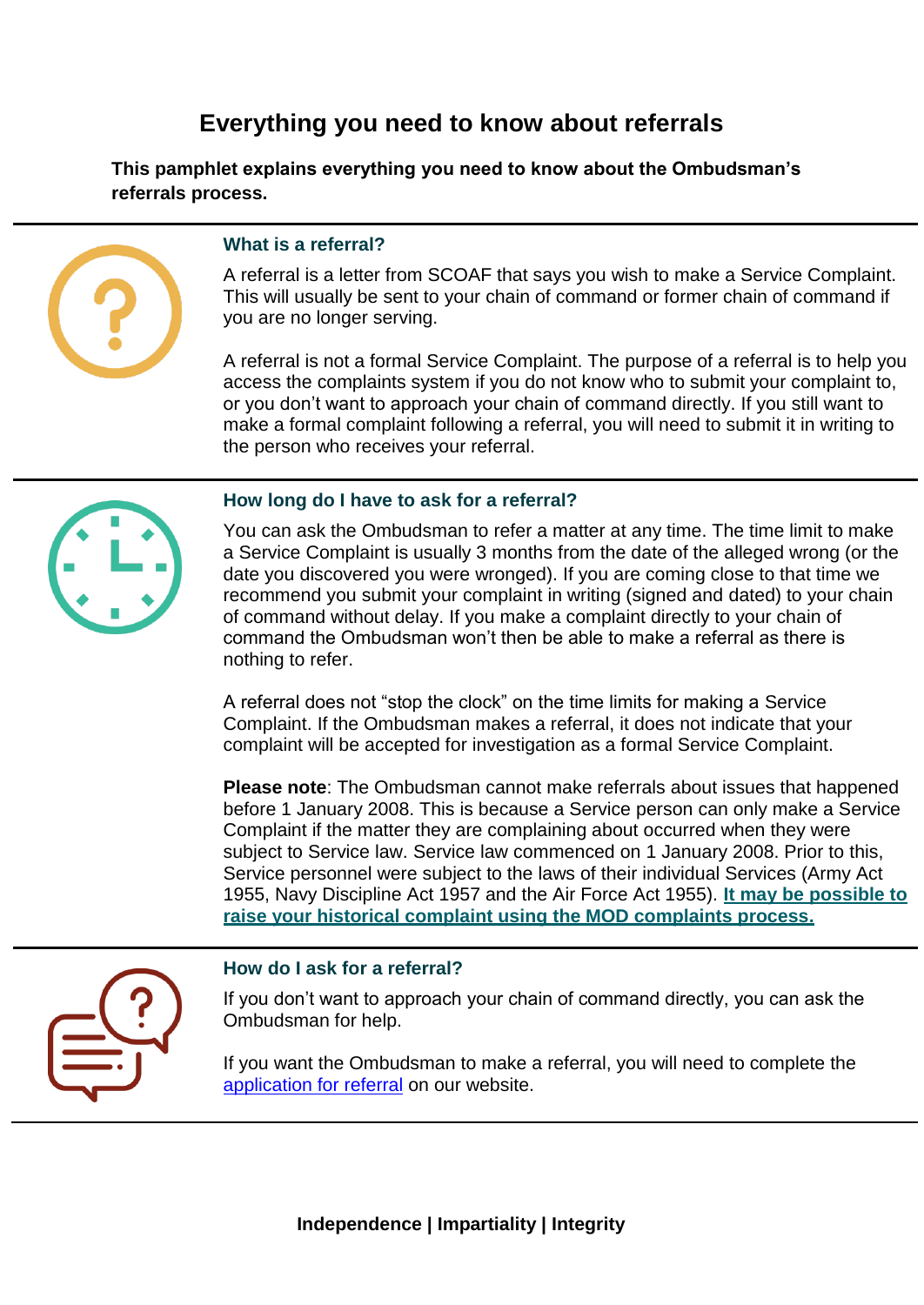|            | A referral to a latter from the Barwon Constants Oridisatorian for the Annexi Forces<br>(SCOMF) to your Service that says you want to make a Service Complant, it will be<br>who will deal with it. This will usually be your shall not command or former chain of<br>commend if you get no longer serving. |    | sent to the Service Constants secretarist for your Service. They will then determine :                                                                                                                                      |
|------------|-------------------------------------------------------------------------------------------------------------------------------------------------------------------------------------------------------------------------------------------------------------------------------------------------------------|----|-----------------------------------------------------------------------------------------------------------------------------------------------------------------------------------------------------------------------------|
|            | SCOAF cas't reake referrals about insues that happened before 2008.                                                                                                                                                                                                                                         |    |                                                                                                                                                                                                                             |
| A referral |                                                                                                                                                                                                                                                                                                             |    |                                                                                                                                                                                                                             |
|            | can be made for current or<br>former Service personnel                                                                                                                                                                                                                                                      |    | real a formal Service Constraint                                                                                                                                                                                            |
|            | places a legal obligation on the<br>Ranying to first out it ma-<br>ingle-ideal works formake at<br>formal complaint and pat the<br>process stored                                                                                                                                                           | Cκ | carl be made fivou have already<br>submitted a formal complaint lin-<br>writings to your chain of command<br>shout the same secue                                                                                           |
|            | requires SCOAF to be updated<br>after key gyerde.                                                                                                                                                                                                                                                           |    | is not the start of an investigation<br>ty SCOAT                                                                                                                                                                            |
|            |                                                                                                                                                                                                                                                                                                             |    | tious net reaun SCO4F thana-<br>that any complaint made<br>solicieds larrelers a privatel<br><b>Leifracht</b>                                                                                                               |
|            |                                                                                                                                                                                                                                                                                                             |    | does not prevare whomes secondary                                                                                                                                                                                           |
|            | way to "stop the clock" is to submit a consoleled Annex F or written<br>statemen of complexities your shale of continued                                                                                                                                                                                    |    | A Service Complaint usually needs to be made within 3 months of the<br>date of the wrong being consplained about. Submitting this application:<br>Fann, or a referral does not rate the clock" on this time limit. The only |

# **What happens once you receive my application?**

 team within 7 working days from the date of receipt of your consent and all Once we receive your application form you will be sent an acknowledgement within 2 working days. Your application will be processed by the Enquiries and Referrals required information.

A referral letter will be sent to the relevant Service with the following details:

- Your full name, including rank
- Your Service number
- Your contact details (email, telephone number and address)
- The name of your current unit or former unit, if you're no longer serving
- A brief overview of the issue you want us to refer
- Our reference number

**Please note**: It is important that we can contact you once you have submitted an application. If we can't contact you, we may be unable to process your application or there may be delays in making a referral.

# **What can I expect after a referral has been made?**

 The referral will be sent to the team responsible for oversight of Service Complaints for your Service:

- Royal Navy CNLS Personnel Casework
- Army Army Service Complaints Secretariat
- RAF Service Complaints Team

 They will then work out who the Specified Officer (SO) is that the referral should be sent to. The SO will usually be your Commanding Officer, unless they are involved in your complaint.

 The SO or someone acting on his or her behalf will contact you to confirm that you wish to submit a formal Service Complaint. This is done by making a written statement of complaint, normally on an **Annex F to JSP831 form**.

If you do not already have an Assisting Officer (AO), you will be offered the opportunity to have one. The AO is there to assist and guide you through the Service Complaints process.

# **Do you investigate my complaint or monitor how it is investigated?**



 The Ombudsman cannot investigate your complaint – it must go through the internal Service Complaints process. Once a referral has been made, the Ombudsman will not be involved in the handling of your complaint.

 in the handling of your complaint. However, you will have the option to come back The Ombudsman will receive notifications about what has happened at key stages e.g. if your complaint was accepted for investigation or not. But we do not monitor how your complaint is being handled or provide updates. We also cannot intervene

**Independence | Impartiality | Integrity**